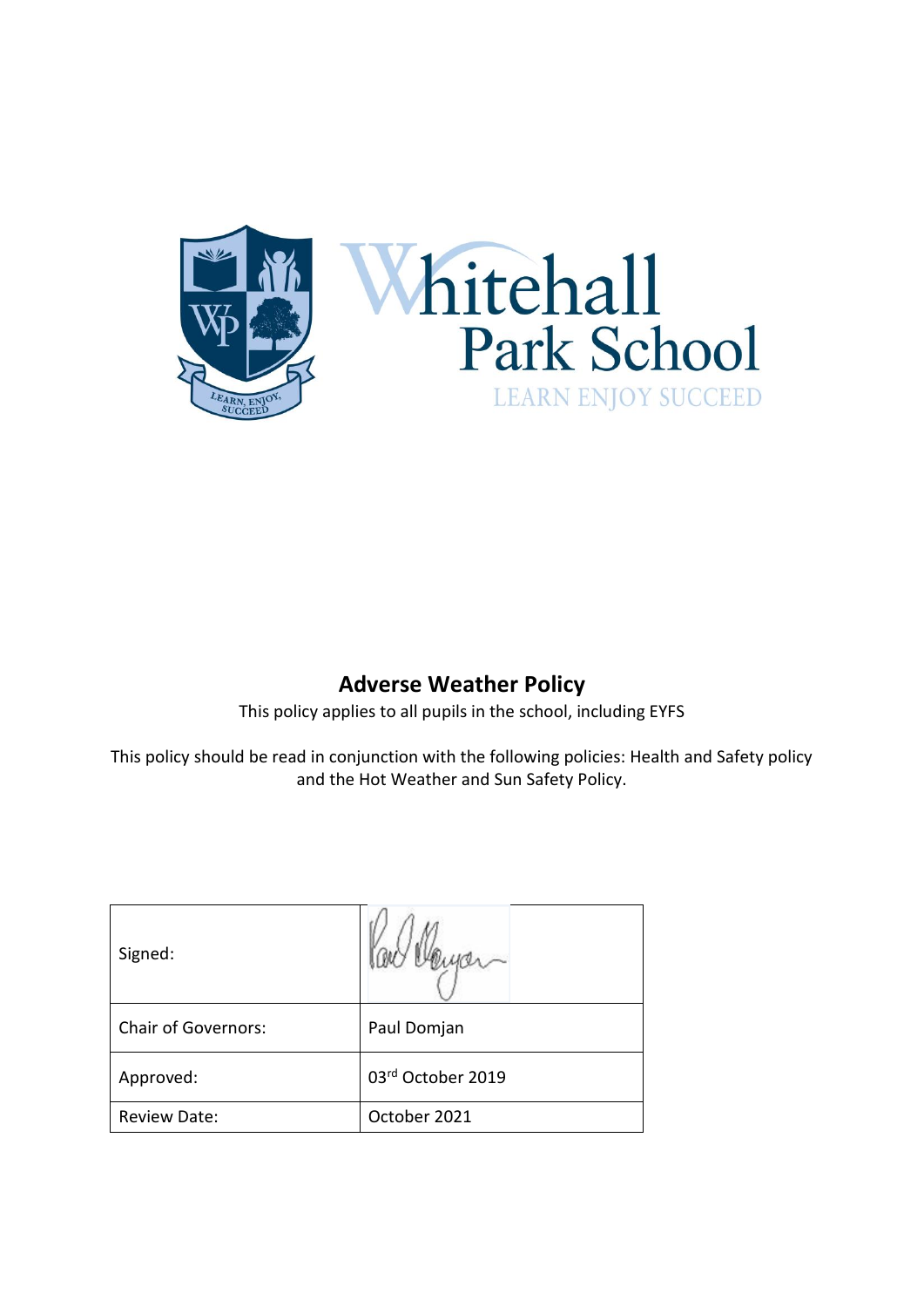

## **Policy for Adverse Weather Conditions**

It is the policy of the school to make every effort to remain open whenever possible.

The decision to close the school either before or during the school day will be made by the Head Teacher.

The school will only be closed if one or more of the following conditions apply:

- 1. Insufficient staff are able to come in to keep the school running safely.
- 2. Conditions on site are dangerous
- 3. Conditions are considered to be or are anticipated to later become too hazardous for travel.

If the school is to close:

1. The closure will be recorded on the Whitehall Park School website as well as the Islington Borough Website.

The school will make all practicable efforts to keep parents informed as to the situation with the school during adverse weather conditions, as we appreciate that such conditions and the uncertainty places very considerable difficulties upon parents. However parents are expected to check the website when it is clear that a closure is a possibility.

The school appreciates that during bad weather children may arrive later than normal; parents should endeavour to contact the school to let them know they are on their way if likely to be delayed. The school recognises there will be isolated instances where families are cut off, even where the clear majority of children can get into school. In such instances parents should inform the school of the circumstances of this exceptional situation, as the school has a duty to clarify the circumstances of each case so as to be able to formally authorise the absence to the Local Authority. Parents acting on the assumption that the school would be closed without gaining confirmation, or failing to inform the school of the circumstances that prevent the child coming into school risks their child being registered as an un-authorised absence.

Where the school is officially closed, all absence is counted as authorised absence.

In the event of the school having to close during the day due to unforeseen worsening weather or similar unforeseen circumstances, parents will be contacted by phone either at home or work and asked to collect their child/ren. Such an early release will only be contemplated in very extreme circumstances.

In the event of snow some pathways will be cleared and salted. Parents, children and visitors will be made aware that pathways, even where cleared, do remain dangerous. Children will also be reminded of this in assembly. Before and after school opening hours parents are responsible for ensuring their children do not slide on the school playground.